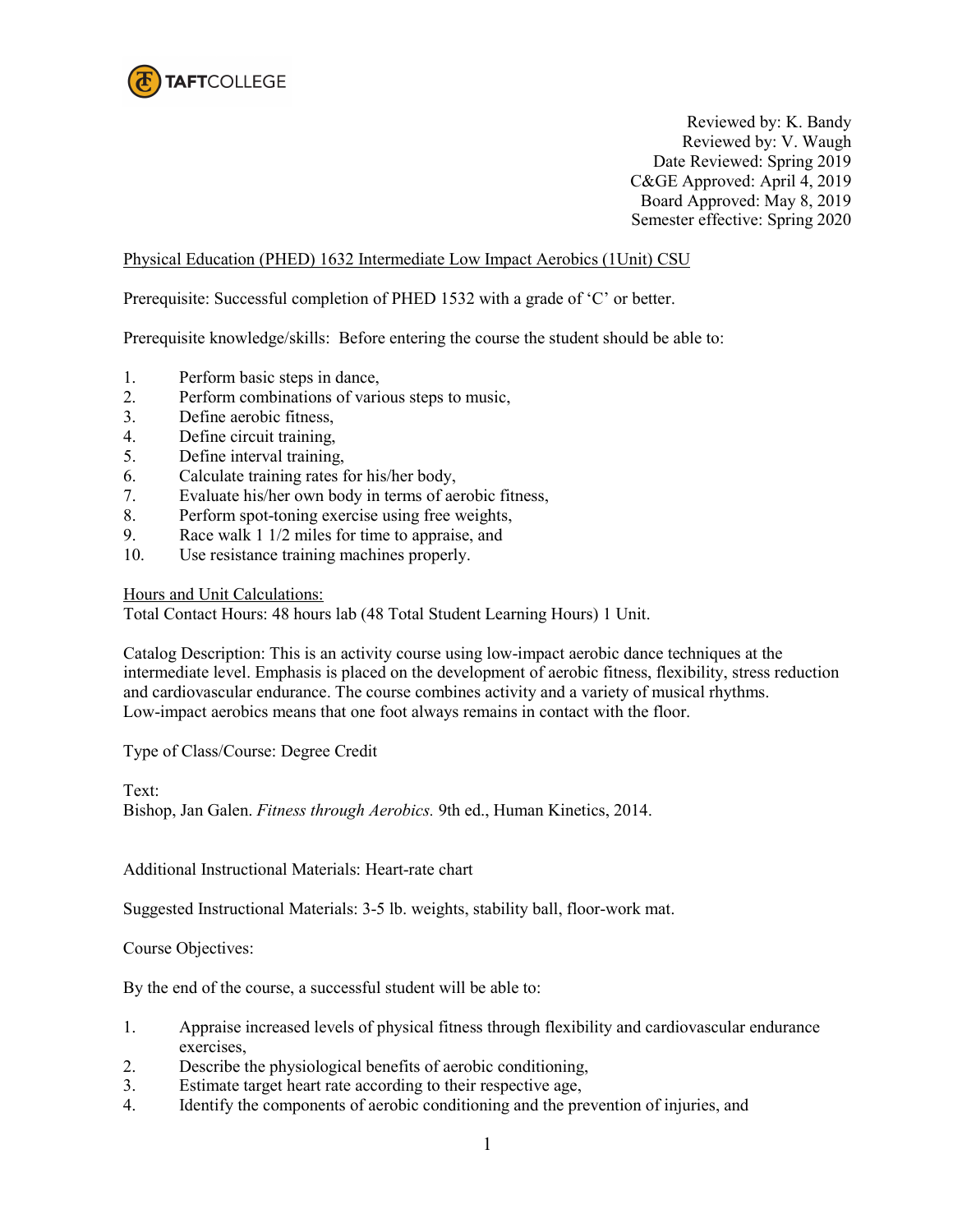

## 5. Complete an intermediate-level workout in required time.

Course Scope and Content (laboratory):

| Unit I   | Benefits of Aerobic Conditioning<br>Cardiovascular<br>$A_{-}$<br>$\mathbf{B}$ .<br>Muscular system<br>C. Skeletal system<br>D.<br>Psychological and physical          |
|----------|-----------------------------------------------------------------------------------------------------------------------------------------------------------------------|
| Unit II  | Injuries<br>Causes and prevention<br>А.                                                                                                                               |
| Unit III | <b>Fitness Assessment</b><br>Health inventory<br>A.<br>Body composition, flexibility and strength tests<br><b>B.</b><br>C. Calculate heart rate<br>D.<br>Measurements |
| Unit IV  | <b>Stress Management and Exercise</b><br>Identify signs of stress<br>А.<br>Strategies and techniques for managing stress<br>В.                                        |
| Unit V   | Posture analysis<br>Posture assessment<br>$\mathbf{A}$<br>Prevention and correction exercises<br>$\mathbf{B}$ .                                                       |
| Unit VI  | Aerobic workout<br>Cardio-muscular<br>A                                                                                                                               |

- B. Muscular strength and endurance
- C. Flexibility

Learning Activities Required Outside of Class:

The students in this class will spend a minimum of 1 hour per week outside of the regular class time doing the following:

- 1. Skill practice and
- 2. Reading assigned text.

Methods of Instruction:

- 1. Demonstration by instructor,<br>2. Class participation,
- Class participation,
- 3. Several fitness appraisals,
- 4. Lots of encouragement and positive input by the instructor, and<br>5. Creative dance days: students make steps into a dance routine.
- 5. Creative dance days: students make steps into a dance routine.

Methods of Evaluation:

1. Skill demonstrations, including: